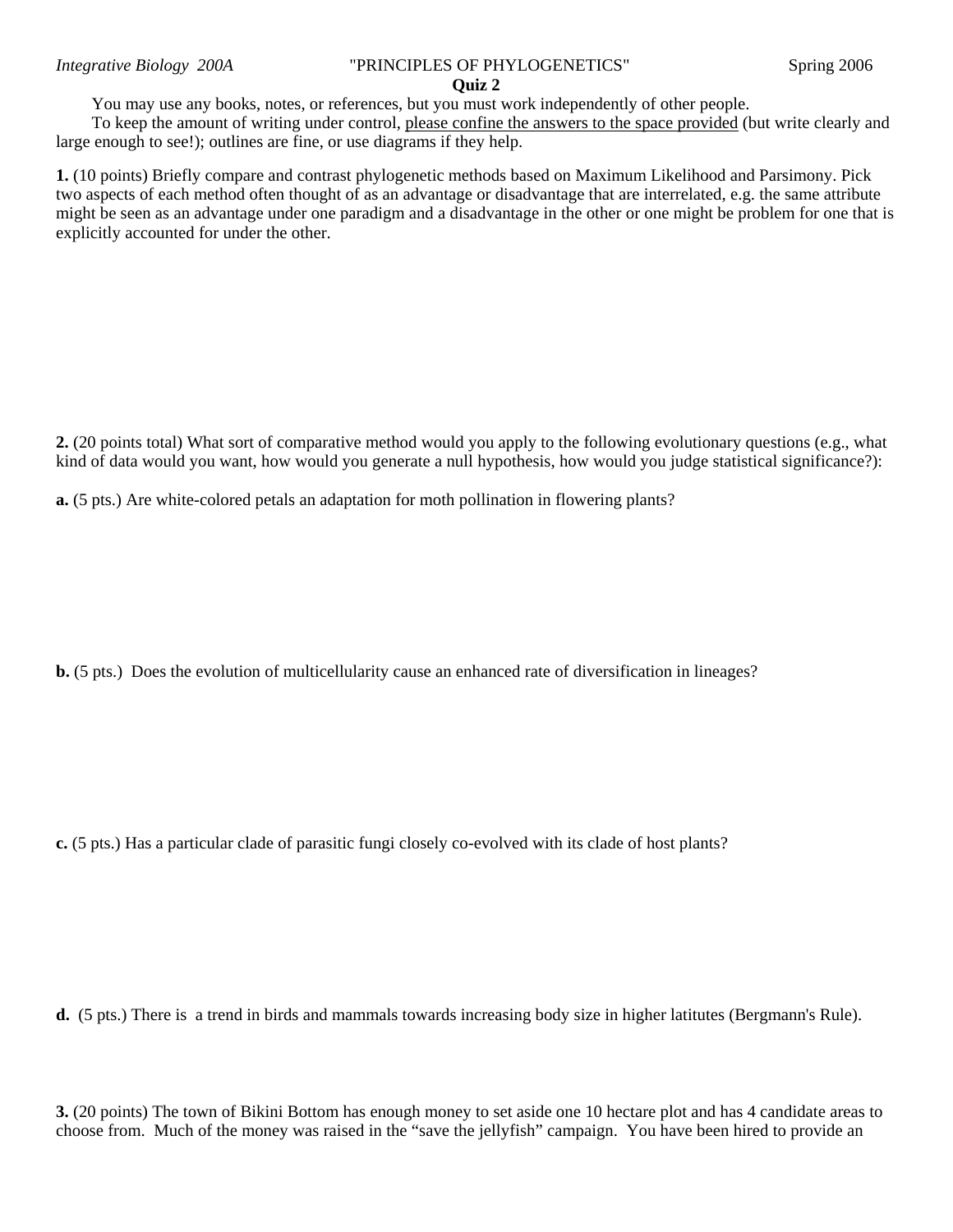opinion on what to save and are expected to provide the historical, i.e. phylogenetic, perspective. You have one set of five species  $(A...E)$ , where "B" is the beloved jellyfish) for which you have the cladogram  $(A (B (C (D E))))$ .

A survey of the areas found these species to be distributed as follows: Jellyfish Fields- A,D,E Crabby Canyon- C,D,E Squid Ridge- A,B Sponge Plaines- B,C,D,E

Use the Vane-Wright et al. method of root-weighting (you must calculate *I,i,Q* and *W*) and any other information that is contained in this question to make your recommendation. Another person is just counting species. How do your results compare? Use the space below to show work and briefly make your case as to what area to preserve.

**4.** (10 points) Recode the cladogram in question 3 into a matrix as if you were going to do a Brooks Parsimony Analysis.

**5.** (10 pts.) In biogeography, what are the major differences between Assumptions 0, 1 and 2 and what is the purpose of the RAC and how is it different from a TAC or a GAC?